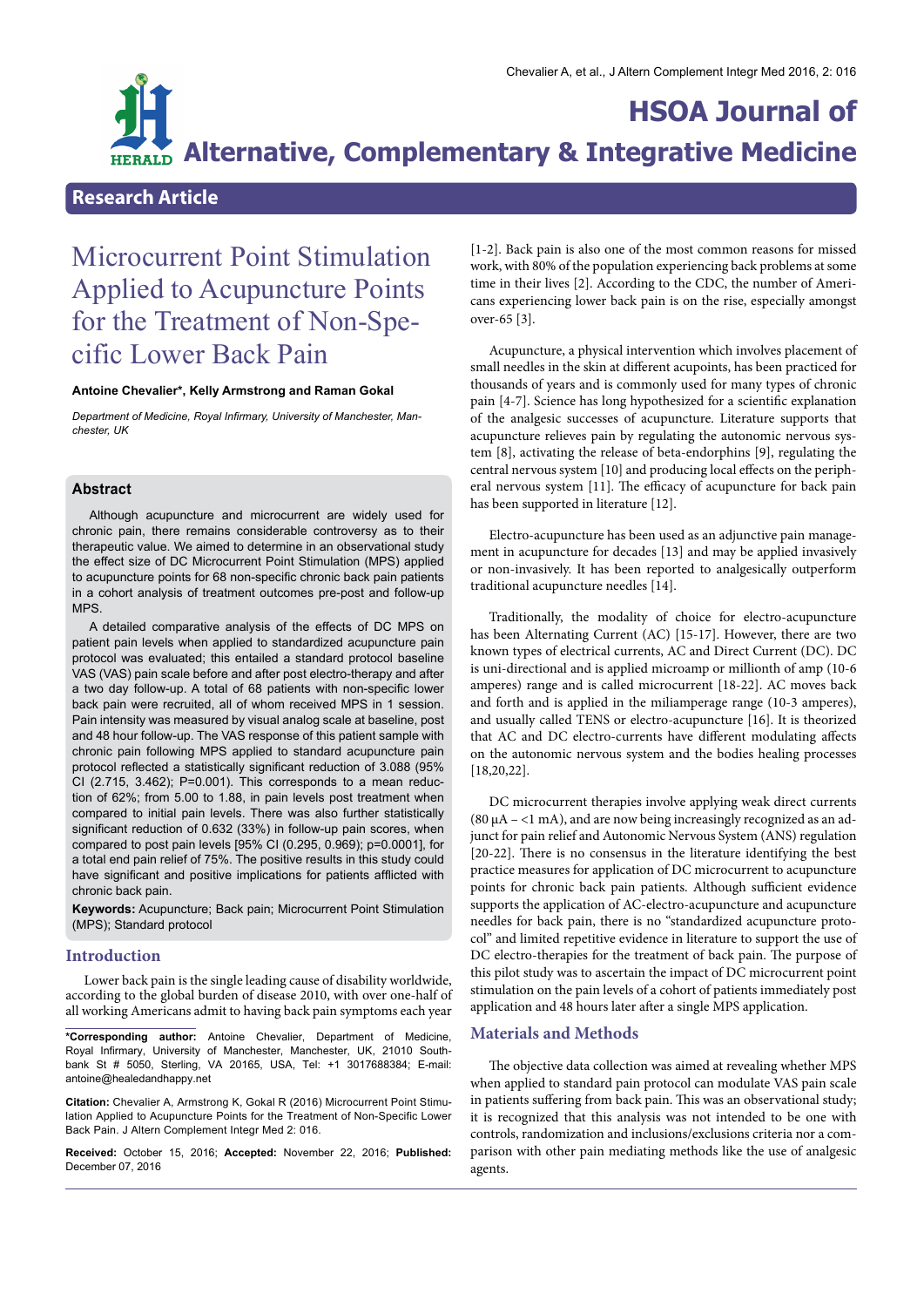*Citation: Chevalier A, Armstrong K, Gokal R (2016) Microcurrent Point Stimulation Applied to Acupuncture Points for the Treatment of Non-Speci*f*c Lower Back Pain. J Altern Complement Integr Med 2: 016.*

#### **Subjects**

This study entailed the use of MPS in 68 patients (50 female, 18 male; mean age 47 years, SD 1.49) with chronic non-specifc neck pain with a mean pain duration of 6.46 years (SD 1.20), presenting to us for therapy of their problem. There were no drop outs within this sample. Inclusion criteria were simple: patients who were currently sufering from chronic neck pain for greater than 3 months, with a recorded VAS pain scale score of  $>4$ . The diagnoses of pain, location, severity and sex, previous interventions or surgeries were not considered exclusion criteria. Informed consent was obtained to partake in treatment and the study assessments. Patient pain scores were recorded immediate pre treatment and twice post treatment: immediately afer application and again two days later.

#### **Methods**

MPS was applied to Standard Protocol using [19] Dolphin Neurostim (Acumed Medical LTD, Ontario, Canada) device. This is an FDA-approved device which apply low frequency, concentrated and microcurrent stimulation (at 10K ohms) for the relief of chronic pain [19]. MPS application time was 30 seconds per point, for a total of 16 points located in the lower back, hips and legs (Figure 1). Device was set to negative polarity (-).



Visual Analogue Scale (VAS) was used to evaluate the patient's pain. The VAS is an 11-point scale from 0-10 with 0 being no pain and 10 being the most intense pain imaginable [23-25]. The patient verbally selects a value that is most in line with the intensity of the pain that they have experienced in the last 24 hours or is often reported as a rating during a specific movement pattern or functional task. The VAS has good sensitivity [26] and excellent test-retest reliability.

Standard Protocol was developed by BF (Dr Bruce Fashong), as treatment approach to provide a simple, easy to apply, non-pharmaceutical solution for the treatment of chronic pain. The protocol involves the application of concentrated microcurrent stimulation to acupuncture points located in the paraspinal lumbar, hips and legs that isolate the key nerves and muscles of the belly, mid and lower back called the torso or core of the body. This area is highly influential on overall functional movements throughout the rest of the body [27]. When these acupuncture points are collectively treated with concentrated microcurrent, it has been reported that a wide variety of neuromyofascial pain syndromes can be efectively relieved in a timely basis. Standard protocol acupuncture points include the following points (Figure 1).

Statistical analyses were done by 3rd party freelance statistician using paired sample T-test in SPSS sofware, a widely used program for statistical analysis in social and medical science.

## **Results**

The VAS response in the cohort of patients with chronic pain following the application of MPS applied to standard acupuncture pain protocol refected a statistically signifcant reduction of 3.088 (95% CI (2.715, 3.462); P=0.001). This corresponds to a mean reduction of 62%; from 5.00 to 1.88, in pain levels post treatment when compared to initial pain levels. There was a further statistically significant reduction of 0.632 (33%) in mean pain levels 48 hours afer treatment, when compared to pain levels post treatment [95% CI (0.295, 0.969); p=0.0001], for a total end pain relief of 75% (Tables 1 & 2; Figure 2).

| <b>One-Sample Test</b>   |                  |    |                    |                           |                                                        |       |  |  |  |  |
|--------------------------|------------------|----|--------------------|---------------------------|--------------------------------------------------------|-------|--|--|--|--|
|                          | Test Value = $0$ |    |                    |                           |                                                        |       |  |  |  |  |
|                          | t                | df | Sig.<br>(2-tailed) | Mean<br><b>Difference</b> | 95% Confidence<br>Interval Of The<br><b>Difference</b> |       |  |  |  |  |
|                          |                  |    |                    |                           | Lower                                                  | Upper |  |  |  |  |
| Pre Pain<br>Level (0-10) | 21.325           | 67 | 0                  | 4.985                     | 4.52                                                   | 5.45  |  |  |  |  |

**Table 1:** Descriptive statistics of sample T-test with upper and lower values.

Upper limit of the box  $\sim$  7.09

Lower limit of the box  $\sim$  3.05

|  | <b>Paired Samples Statistics</b> |        |    |                |                  |  |  |  |  |  |
|--|----------------------------------|--------|----|----------------|------------------|--|--|--|--|--|
|  |                                  | Mean   | N  | Std. Deviation | % Pain Reduction |  |  |  |  |  |
|  | Pre pain level                   | 5      | 68 | 1.90835        | $0.00\%$         |  |  |  |  |  |
|  | Post Pain level                  | 1.8835 | 68 | 1.736          | $-62%$           |  |  |  |  |  |
|  | Follow up pain level             | 1.2647 | 68 | 1.50241        | $-74.80%$        |  |  |  |  |  |

**Table 2:** Descriptive pain statistics measure of mean, the sample size and a measure of dispersion in standard deviation. This shows the average pain level before therapy is 5.000 (lower variability of 1.90835) compared to the average pain level post application of 1.88 (lower variable 1.736), and follow up pain level of 1.2647 and a variability of 1.50241. Pain levels reduced from 5.00 to 1.2647 at a confdence levels of 95% (p<=0.0001).

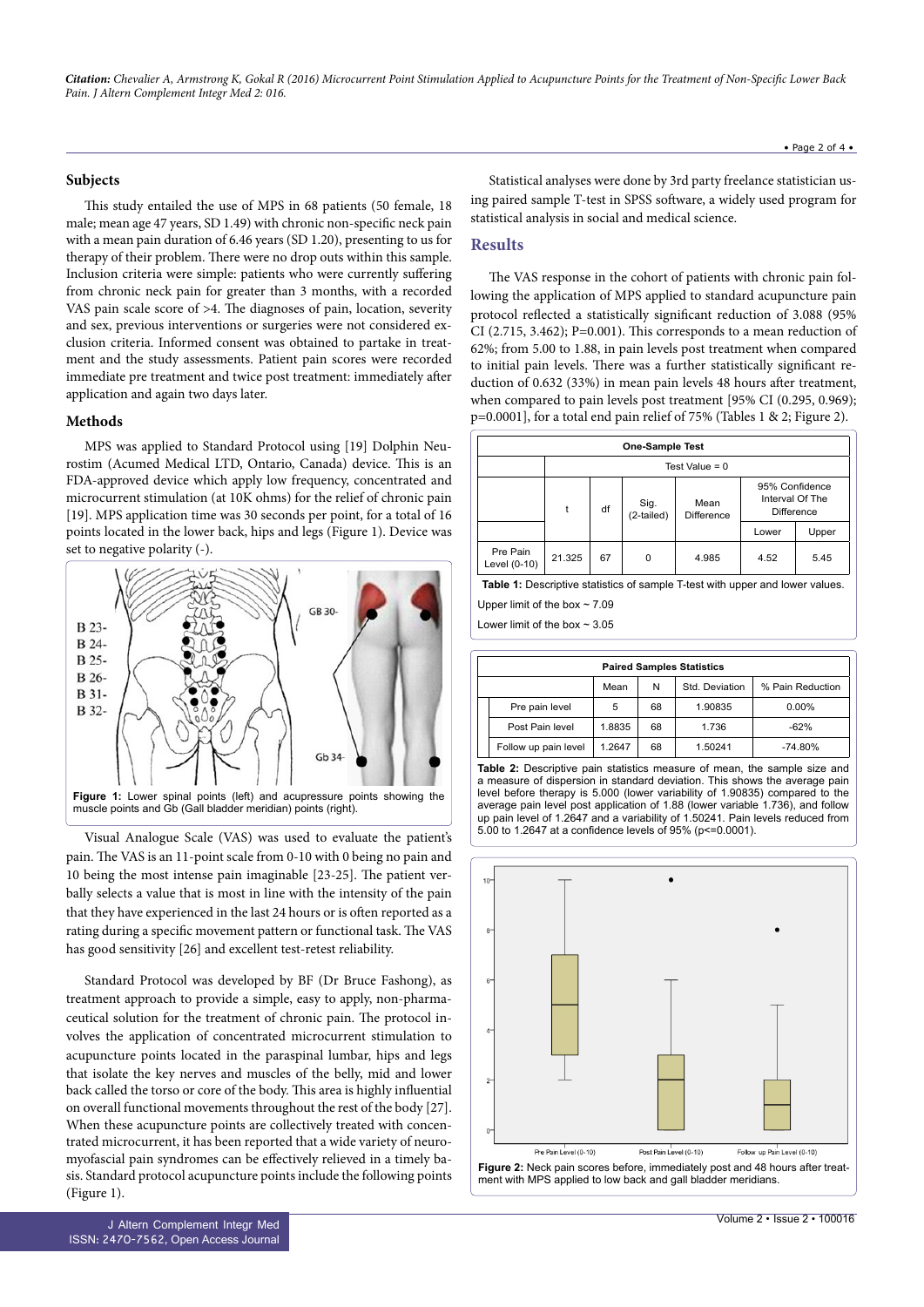*Citation: Chevalier A, Armstrong K, Gokal R (2016) Microcurrent Point Stimulation Applied to Acupuncture Points for the Treatment of Non-Speci*f*c Lower Back Pain. J Altern Complement Integr Med 2: 016.*

#### • Page 3 of 4 •

## **Discussion**

Chronic Back pain often equates to stress and pain which can make our daily lives miserable, and can lead to signifcantly impaired physical health [2-3].

The data in this case study clearly shows that the application of MPS to standard protocol provided statistically signifcantly improved pain outcomes; both immediately post application and two days follow-up for the treatment of non-specific back pain. The consistency of back pain outcomes produced through the treatment of acupuncture points of the standard protocol suggests there is strong relationship between back pain and the muscles and nerves relating to the core (torso?) of the body. It is of interest that the efect of a single application as per protocol continued to show further pain reduction at the 48 hour post evaluation. How long this efect persists needs further study and will help to set guidelines for the frequency of MPS therapy. Since data on analgesic consumption were not available for comparison before and up to 2 days afer treatment this analysis cannot predict a possible longer-term use of analgesia and requires further investigation.

It is suggested that low-amplitude DC current mimics human bio-cellular communications, and its application may produce a shif or change in autonomic nervous system resulting in a body wide therapeutic benefits [20,28]. These biochemical processes may provide a plausible explanation for the prolonged pain relief afer DC microcurrent, and is an area where future research is required. We have already reported, in a single case study, a modifcation in autonomic nervous system parameters (sympathetic and parasympathetic balance) parallel to a reduction in pain score in a patient with post concussion using MPS stimulation [20]. It is possible that this same mechanism of action is not at play as in this cohort analysis case report, as the pain was not at the same location; this has to be confrmed in other patients.

Furthermore, MPS might have the same efects as EA, provided that the skin impedance allows a sufficient part of the delivered electrical charges to access the subcutaneous structures.

In conclusion, this study showed MPS provided signifcant (62%) overall improvements in patient pain levels immediately afer initial treatment, and a further signifcant (30%) at the two-day follow-up, for a total 75% pain relief overall improvement when applied to a standard protocol in patients with chronic back pain, suggesting a possible future role for both these modalities in the management of pain or stress related diseases.

Chronic back pain can limit quality of life, restrict work and social engagement, and is often blamed for the development drug dependency of various forms [29]. The changes produced in the autonomic nervous system functions help validate the potential application of MPS to standard protocol as an option to clinicians treating patients with related chronic back pain. However, long term further investigation is warranted with another focus group to confrm these results and to assess their duration.

### **Acknowledgement**

Statistical analyses were done by 3rd party freelance statistician using paired sample T-test in SPSS sofware, a widely used program for statistical analysis in social and medical science.

None of the authors have any commercial associations that create a confict of interest in connection with submitted manuscript.

#### **References**

- 1. [Jensen MC, Brant-Zawadzki MN, Obuchowski N, Modic MT, Malkasian D, et](https://www.ncbi.nlm.nih.gov/pubmed/8208267) [al. \(1994\) Magnetic resonance imaging of the lumbar spine in people without](https://www.ncbi.nlm.nih.gov/pubmed/8208267) [back pain. N Engl J Med 331: 69-73.](https://www.ncbi.nlm.nih.gov/pubmed/8208267)
- 2. [Vällfors B \(1985\) Acute, subacute and chronic low back pain: clinical symp](https://www.ncbi.nlm.nih.gov/pubmed/3161177)[toms, absenteeism and working environment. Scand J Rehabil Med Suppl](https://www.ncbi.nlm.nih.gov/pubmed/3161177) [11: 1-98.](https://www.ncbi.nlm.nih.gov/pubmed/3161177)
- 3. [Center For Disease Control and Prevention \(2014\) Severe headache or mi](http://www.cdc.gov/nchs/data/hus/2014/046.pdf)[graine, low back pain, and neck pain among adults aged 18 and over, by se](http://www.cdc.gov/nchs/data/hus/2014/046.pdf)[lected characteristics: United States, selected years 1997-2013. Center For](http://www.cdc.gov/nchs/data/hus/2014/046.pdf) [Disease Control and Prevention, Atlanta, GA, USA.](http://www.cdc.gov/nchs/data/hus/2014/046.pdf)
- 4. [Vickers AJ, Cronin AM, Maschino AC, Lewith G, MacPherson H, et al. \(2012\)](https://www.ncbi.nlm.nih.gov/pubmed/22965186) [Acupuncture for chronic pain: individual patient data meta-analysis. Arch In](https://www.ncbi.nlm.nih.gov/pubmed/22965186)[tern Med 172: 1444-1453.](https://www.ncbi.nlm.nih.gov/pubmed/22965186)
- 5. [Hinman RS, McCrory P, Pirotta M, Relf I, Forbes A, et al. \(2014\) Acupuncture](https://www.ncbi.nlm.nih.gov/pubmed/25268438) [for chronic knee pain: a randomized clinical trial. JAMA 312: 1313-1322.](https://www.ncbi.nlm.nih.gov/pubmed/25268438)
- 6. [Witt C, Brinkhaus B, Jena S, Linde K, Streng A, et al. \(2005\) Acupuncture](https://www.ncbi.nlm.nih.gov/pubmed/16005336) [in patients with osteoarthritis of the knee: a randomised trial. Lancet 366:](https://www.ncbi.nlm.nih.gov/pubmed/16005336) [136-143.](https://www.ncbi.nlm.nih.gov/pubmed/16005336)
- 7. [Vas J, Perea-Milla E, Méndez C, Sánchez Navarro C, León Rubio JM, et al.](https://www.ncbi.nlm.nih.gov/pubmed/16934402) (2006) Efficacy and safety of acupuncture for chronic uncomplicated neck [pain: a randomised controlled study. Pain 126: 245-255.](https://www.ncbi.nlm.nih.gov/pubmed/16934402)
- 8. Li Q-Q, Shi G-X, Xu Q, Wang J, Liu C-Z, et al. (2013) Acupuncture effect and [central autonomic regulation. Evid Based Complement Alternat Med 2013:](https://www.ncbi.nlm.nih.gov/pmc/articles/PMC3677642/) [1-6.](https://www.ncbi.nlm.nih.gov/pmc/articles/PMC3677642/)
- 9. [Chang RS, Pomeranz B \(1979\) Electroacupuncture analgesia could be me](https://www.ncbi.nlm.nih.gov/pubmed/160969)[diated by at least two pain-relieving mechanisms; endorphin and non-endor](https://www.ncbi.nlm.nih.gov/pubmed/160969)[phin systems. Life Sci 25: 1957-1962.](https://www.ncbi.nlm.nih.gov/pubmed/160969)
- 10. [Wu MT, Hsieh JC, Xiong J, Yang CF, Pan HB, et al. \(1999\) Central nervous](https://www.ncbi.nlm.nih.gov/pubmed/10405732) [pathway for acupuncture stimulation: localization of processing with function](https://www.ncbi.nlm.nih.gov/pubmed/10405732)[al MR imaging of the brain--preliminary experience. Radiology 212: 133-141.](https://www.ncbi.nlm.nih.gov/pubmed/10405732)
- 11. [Schröder S, Liepert J, Remppis A, Greten JH \(2007\) Acupuncture treatment](https://www.ncbi.nlm.nih.gov/pubmed/17355547) [improves nerve conduction in peripheral neuropathy. Eur J Neurol 14: 276-](https://www.ncbi.nlm.nih.gov/pubmed/17355547)  $281.$
- 12. [Furlan AD, van Tulder M, Cherkin D, Tsukayama H, Lao L, et al. \(2005\) Acu](https://www.ncbi.nlm.nih.gov/pubmed/15834340)[puncture and dry-needling for low back pain: an updated systematic review](https://www.ncbi.nlm.nih.gov/pubmed/15834340) [within the framework of the cochrane collaboration. Spine \(Phila Pa 1976\)](https://www.ncbi.nlm.nih.gov/pubmed/15834340) [30: 944-963.](https://www.ncbi.nlm.nih.gov/pubmed/15834340)
- 13. [Chinese Academy of Traditional Chinese Medicine \(1975\) An outline of Chi](https://books.google.co.in/books?id=TQxtAAAAMAAJ&q=An+Outline+of+Chinese+Acupuncture&dq=An+Outline+of+Chinese+Acupuncture&hl=en&sa=X&redir_esc=y)[nese acupuncture. Foreign Languages Press, Beijing, China.](https://books.google.co.in/books?id=TQxtAAAAMAAJ&q=An+Outline+of+Chinese+Acupuncture&dq=An+Outline+of+Chinese+Acupuncture&hl=en&sa=X&redir_esc=y)
- 14. [Inoue M, Nakajima M, Hojo T, Kitakoji H, Itoi M \(2012\) Spinal nerve root elec](https://www.ncbi.nlm.nih.gov/pubmed/22534725)[troacupuncture for symptomatic treatment of lumbar spinal canal stenosis](https://www.ncbi.nlm.nih.gov/pubmed/22534725) [unresponsive to standard acupuncture: a prospective case series. Acupunct](https://www.ncbi.nlm.nih.gov/pubmed/22534725) [Med 30:103-108.](https://www.ncbi.nlm.nih.gov/pubmed/22534725)
- 15. [Robinson AJ, Snyder-Mackler L \(2008\) Clinical Electrophysiology: Elec](https://books.google.co.in/books?id=C2-9bcIjPBsC&dq=Clinical+Electrophysiology:+Electrotherapy+and+Electrophysiologic+Testing+(Third+ed.)&source=gbs_navlinks_s)[trotherapy and Electrophysiologic Testing \(3rdedn\). Lippincott Williams &](https://books.google.co.in/books?id=C2-9bcIjPBsC&dq=Clinical+Electrophysiology:+Electrotherapy+and+Electrophysiologic+Testing+(Third+ed.)&source=gbs_navlinks_s) [Wilkins, New York, USA.](https://books.google.co.in/books?id=C2-9bcIjPBsC&dq=Clinical+Electrophysiology:+Electrotherapy+and+Electrophysiologic+Testing+(Third+ed.)&source=gbs_navlinks_s)
- 16. [Ezzo JM, Richardson MA, Vickers A, Allen C, Dibble SL, et al. \(2006\) Acu](https://www.ncbi.nlm.nih.gov/pubmed/16625560)[puncture-point stimulation for chemotherapy-induced nausea or vomiting.](https://www.ncbi.nlm.nih.gov/pubmed/16625560) [Cochrane Database Syst Rev.](https://www.ncbi.nlm.nih.gov/pubmed/16625560)
- 17. Dang Yi (1999) Acupuncture and Moxibustion. Academy Press, Beijing, China.
- 18. [Armstrong K \(2016\) Electrotherapy Exposed. Rehab Management, USA.](http://www.rehabpub.com/2016/01/electrotherapy-exposed/)